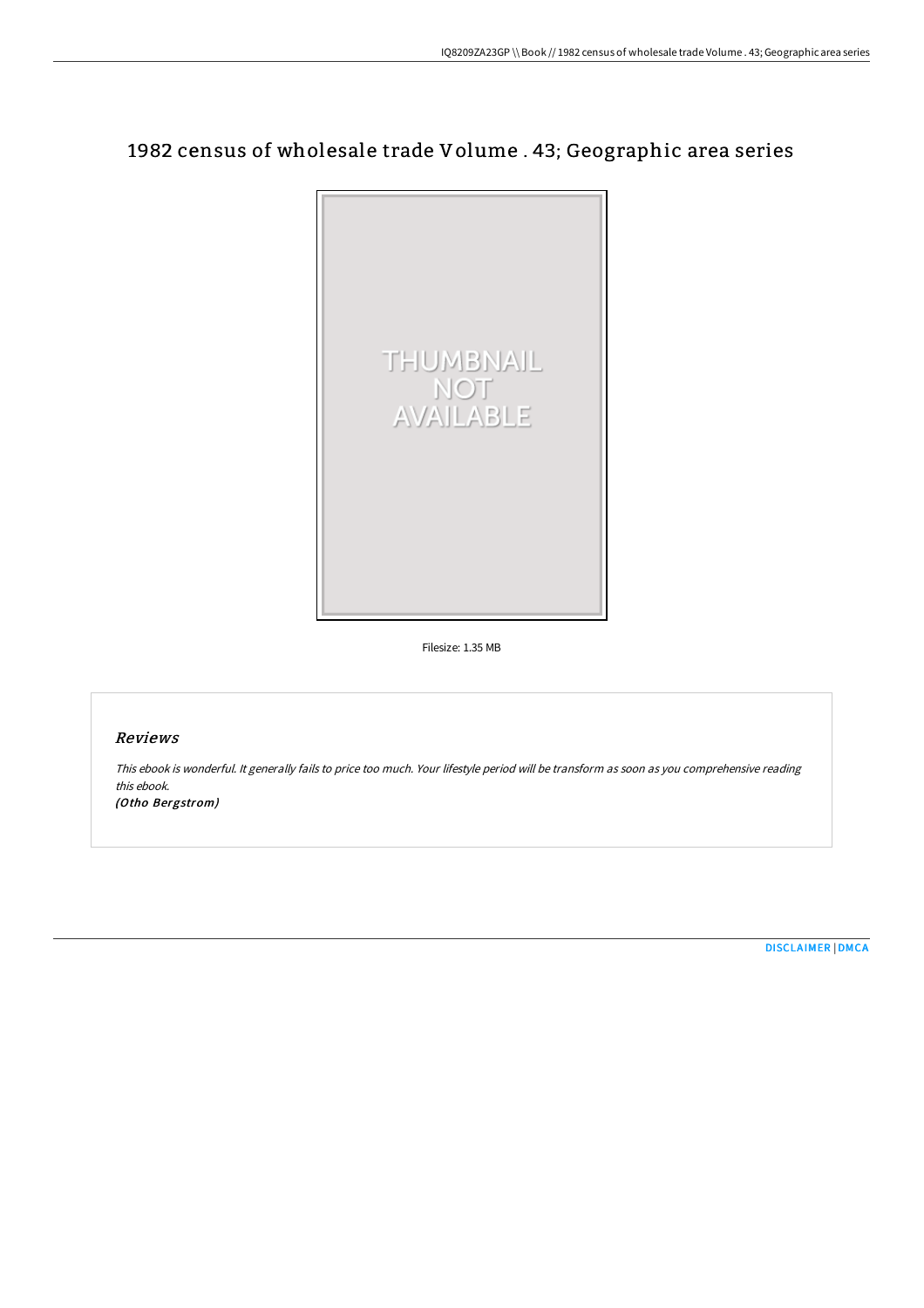## 1982 CENSUS OF WHOLESALE TRADE VOLUME . 43; GEOGRAPHIC AREA SERIES



To read 1982 census of wholesale trade Volume . 43; Geographic area series PDF, remember to refer to the button below and download the file or get access to other information which might be in conjuction with 1982 CENSUS OF WHOLESALE TRADE VOLUME . 43; GEOGRAPHIC AREA SERIES book.

RareBooksClub. Paperback. Book Condition: New. This item is printed on demand. Paperback. 24 pages. This historic book may have numerous typos and missing text. Purchasers can download a free scanned copy of the original book (without typos) from the publisher. Not indexed. Not illustrated. 1984 Excerpt: . . . in the census of wholesale trade and were mailed either a regular census form or a short classification form. The coverage and the method of obtaining census information from each follow: 1. Large companies, i. e. , all multiunit firms and all single-unit firms above the payroll size cutoff established to separate large from small employers, and a 10-percent sample of the small employers were mailed the appropriate 1982 Census of Distributive Trades establishment report forms. Although the payroll cutoff varied by kind of business, small employers generally included firms with one to three employees and represented about 10 percent of total wholesale sales. For the large companies, a report of company organization is conducted periodically to identify firms which operated establishments at more than one location and to obtain information on payroll and mid-March employment at each location. The 1981 Report of Company Organization was used as a coverage check in the census. In the census mailing package containing the appropriate 1982 questionnaries, multiestablishment firms also were sent a form to use in updating the list of establishments with those opened since 1981. 2. Small companies other than those included in the 10-percent sample described above were mailed the classification forms, which did not include questions on payroll, employment, and sales by commodity lines. Data on payroll and employment for these firms were derived or estimated from administrative records of other Federal agencies. Method of classifying kinds of business--Establishments receiving the regular census forms were classified on the basis of...

**P** Read 1982 census of wholesale trade Volume . 43; [Geographic](http://albedo.media/1982-census-of-wholesale-trade-volume-43-geograp.html) area series Online  $\ensuremath{\mathop\square}\xspace$ Download PDF 1982 census of wholesale trade Volume . 43; [Geographic](http://albedo.media/1982-census-of-wholesale-trade-volume-43-geograp.html) area series